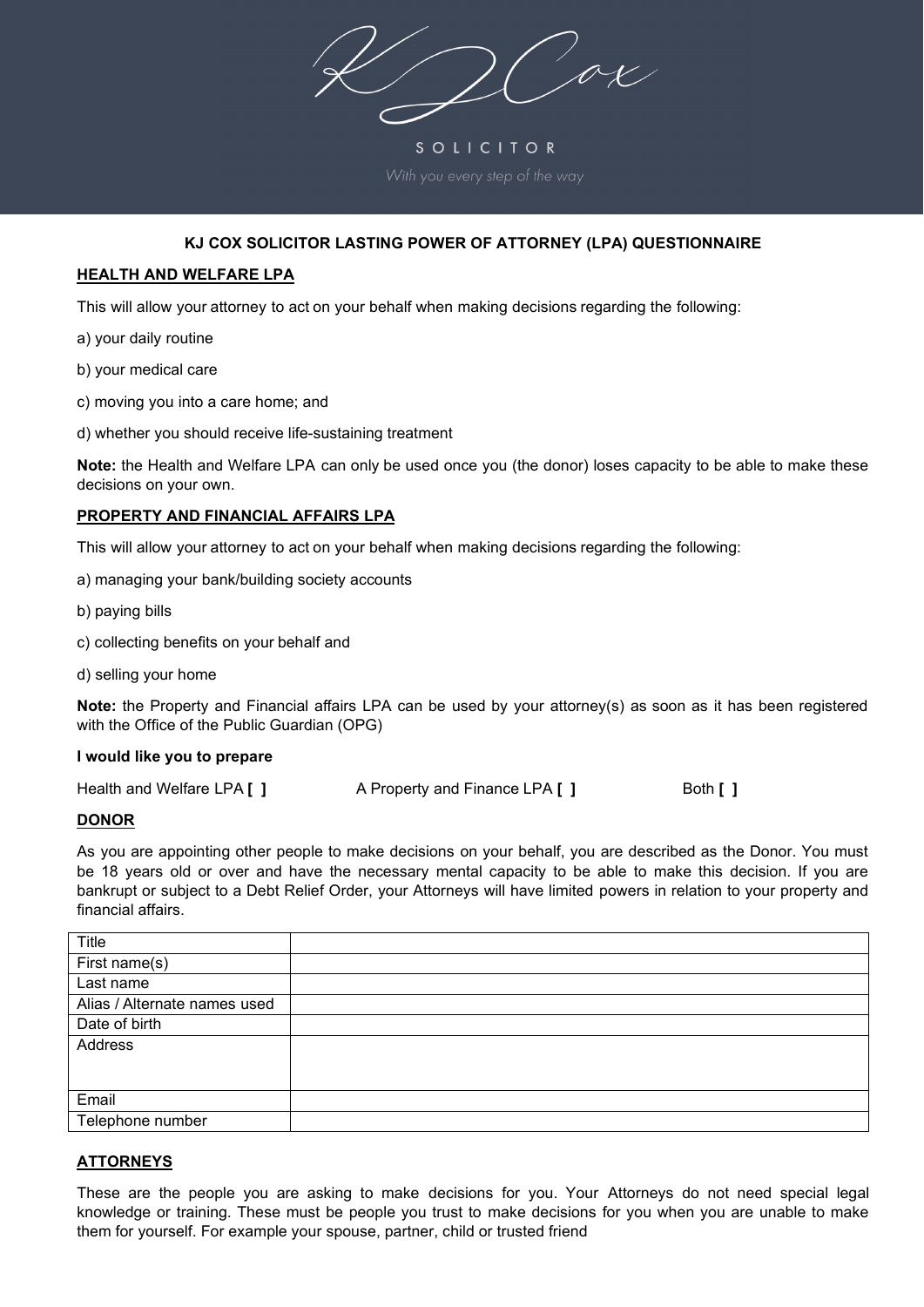**You will need at least one Attorney but we recommend that you have at least 2. Each Attorney must be 18 years old or over and have the necessary mental capacity to act as an Attorney. You cannot appoint someone as an Attorney for your Property & Financial Affairs if they are bankrupt or subject to a Debt Relief Order (but they could act as Attorney for your Health/Welfare decisions).**

You can also nominate replacement Attorneys who will act in the event that your named Attorney(s) are unable to do so.

| <b>Attorney 1</b> | <b>Attorney 2</b> |
|-------------------|-------------------|
| Title             | <b>Title</b>      |
| First name(s)     | First name(s)     |
| Last name         | Last name         |
| Date of birth     | Date of birth     |
| Address           | Address           |
|                   |                   |
|                   |                   |
|                   |                   |
| Email             | Email             |
| Telephone         | Telephone         |
| number            | number            |
| <b>Attorney 3</b> | <b>Attorney 4</b> |
| Title             | <b>Title</b>      |
| First names       | First names       |
| Last name         | Last name         |
| Date of birth     | Date of birth     |
| Address           | <b>Address</b>    |
|                   |                   |
|                   |                   |
|                   |                   |
| Email             | Email             |
| Telephone         | Telephone         |
| number            | number            |

You need to choose how your attorneys are going to make decisions on your behalf. Please select from one of the following options:

- A) I am only appointing **one attorney**
- B) **Jointly and severally:** This means (if you are appointing more than one Attorney) your Attorneys can make decisions either independently or together. Most people select this option as it is the most useful one from a practical point of view. Attorneys can get together to make important decisions if they wish but this also allows one of your Attorneys to make urgent or simple decisions alone *(for example, if one of your attorneys is out of the country and a decision needs to be made the other attorney can make this decision, or if a simple errand needs to be run and one of your Attorneys lives in another part of the country)*. It also means that if one of the attorneys dies or can no longer act your LPA will still be able to be used by the remaining Attorney(s).
- C) **Jointly:** This means that your Attorneys must agree unanimously on every decision, however big or small. This may delay simple decisions. If a unanimous decision cannot be reached by the Attorneys then they will need to make an expensive and time-consuming application to the Court of Protection for a decision to be made for them.

*Please note: With this option if one of your attorneys dies or is unable to act then the remaining Attorneys cannot continue to act either. This is because the law says that a group appointed jointly is a single entity. Your LPA would therefore not be able to be used any further unless you have appointed a replacement Attorney.*

D) **Jointly for some decisions, severally for other decisions:** You can stipulate that your Attorneys must all agree for certain decisions but can act independently for others. If you select this option you must list the decisions where the attorneys must act together. The wording you use is very important. Please use the continuation sheet to set out your wishes in this regard and we will draft your LPA accordingly. *Please note: If one of your Attorneys can no longer act in relation to a decision where you have specified that your Attorneys must act jointly, your LPA will not be able to be used in relation to that issue, unless you*

*have appointed a replacement attorney.*

*Please select your chosen option from the above: Option A Option B Option C Option D*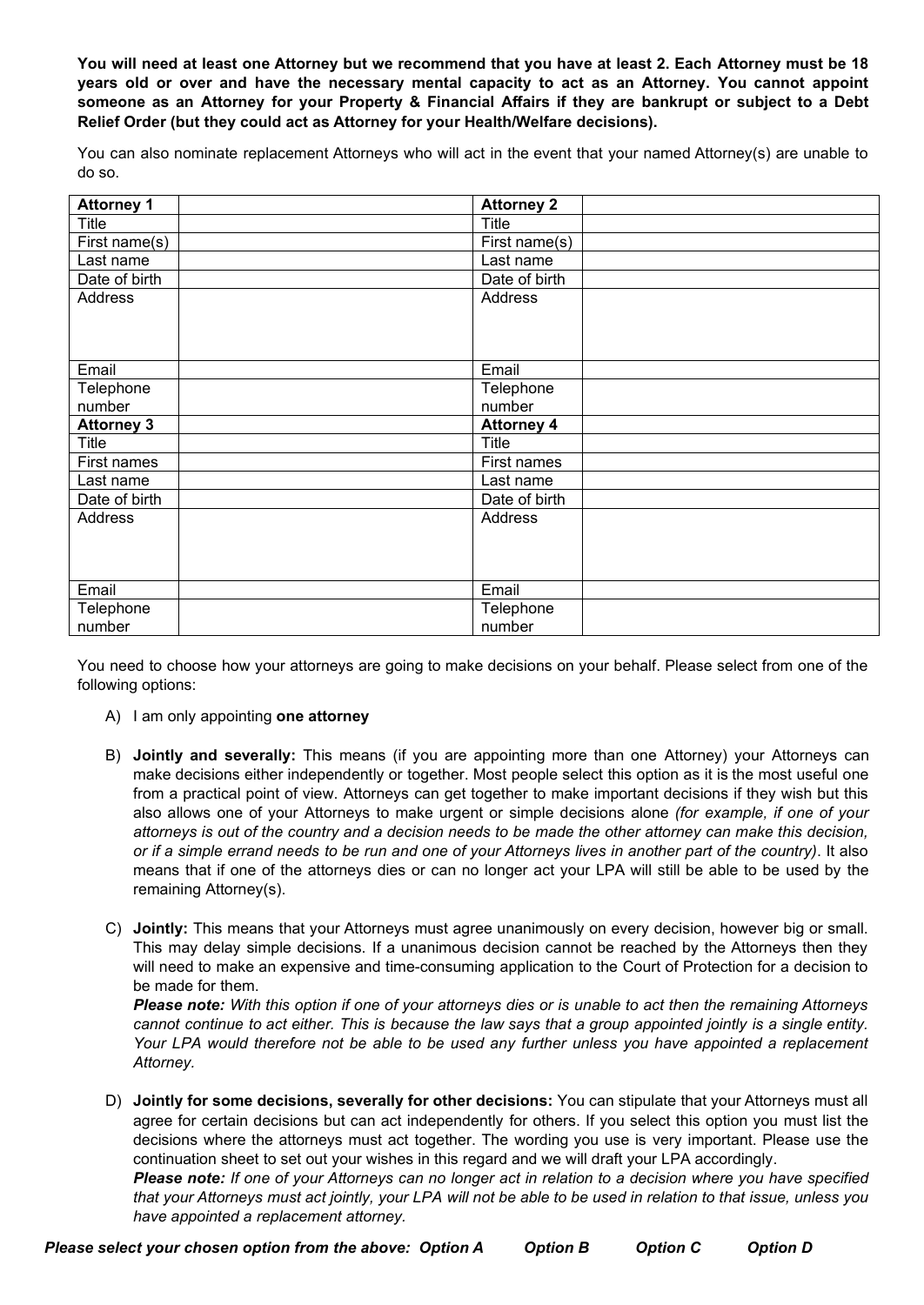### **REPLACEMENT ATTORNEY(S)**

This is a backup Attorney(s) in the instance where the one(s) you have appointed are unable to act. Please note this Attorney must be 18 years old or over and have the necessary mental capacity to be able to act on your behalf.

| <b>Attorney 1</b> | <b>Attorney 2</b> |
|-------------------|-------------------|
| Title             | Title             |
| First names       | First names       |
| Last name         | Last name         |
| Date of birth     | Date of birth     |
| Address           | Address           |
|                   |                   |
|                   |                   |
|                   |                   |
| Telephone         | Telephone         |
| number            | number            |
| <b>Attorney 3</b> | <b>Attorney 4</b> |
| Title             | Title             |
| First names       | First names       |
| Last name         | Last name         |
| Date of birth     | Date of birth     |
| Address           | Address           |
|                   |                   |
|                   |                   |
| Telephone         | Telephone         |
| number            | number            |

You need to choose how your **replacement attorneys** are going to make decisions on your behalf. Please select from one of the following options:

## **Jointly [ ] or Jointly and Severally [ ]**

### **LIFE-SUSTAINING TREATMENT (ONLY APPLICABLE FOR A HEALTH & WELFARE LPA)**

It is important to decide whether you wish your Attorneys to have power to give or refuse consent to life-sustaining treatment on your behalf.

This is treatment required to keep you alive, for example:

- A critical operation, such as heart or transplant surgery
- Cancer treatment
- Artificial nutrition or hydration (water/food given other than orally)
- Continuing or ceasing life-support
- Do Not Resuscitate orders/directions

### **WHO DO YOU WANT TO MAKE DECISIONS ABOUT LIFE-SUSTAINING TREATMENT?**

**Option A – I give my attorney(s) authority** to give/refuse consent to life-sustaining treatment on my behalf. This means that your attorneys can speak to the doctors on your behalf as if they were you.

**Option B – I do not give my attorneys authority** to give/refuse consent to life sustaining treatment on my behalf. If you choose this option doctors will take account of the views of your Attorneys and people who are interested in your welfare as well as any written statement you have made, where it is practical and appropriate to do so, but your Attorney(s) will not stand in your shoes or have the final say on these decisions.

*Please choose your chosen option: Option A Option B*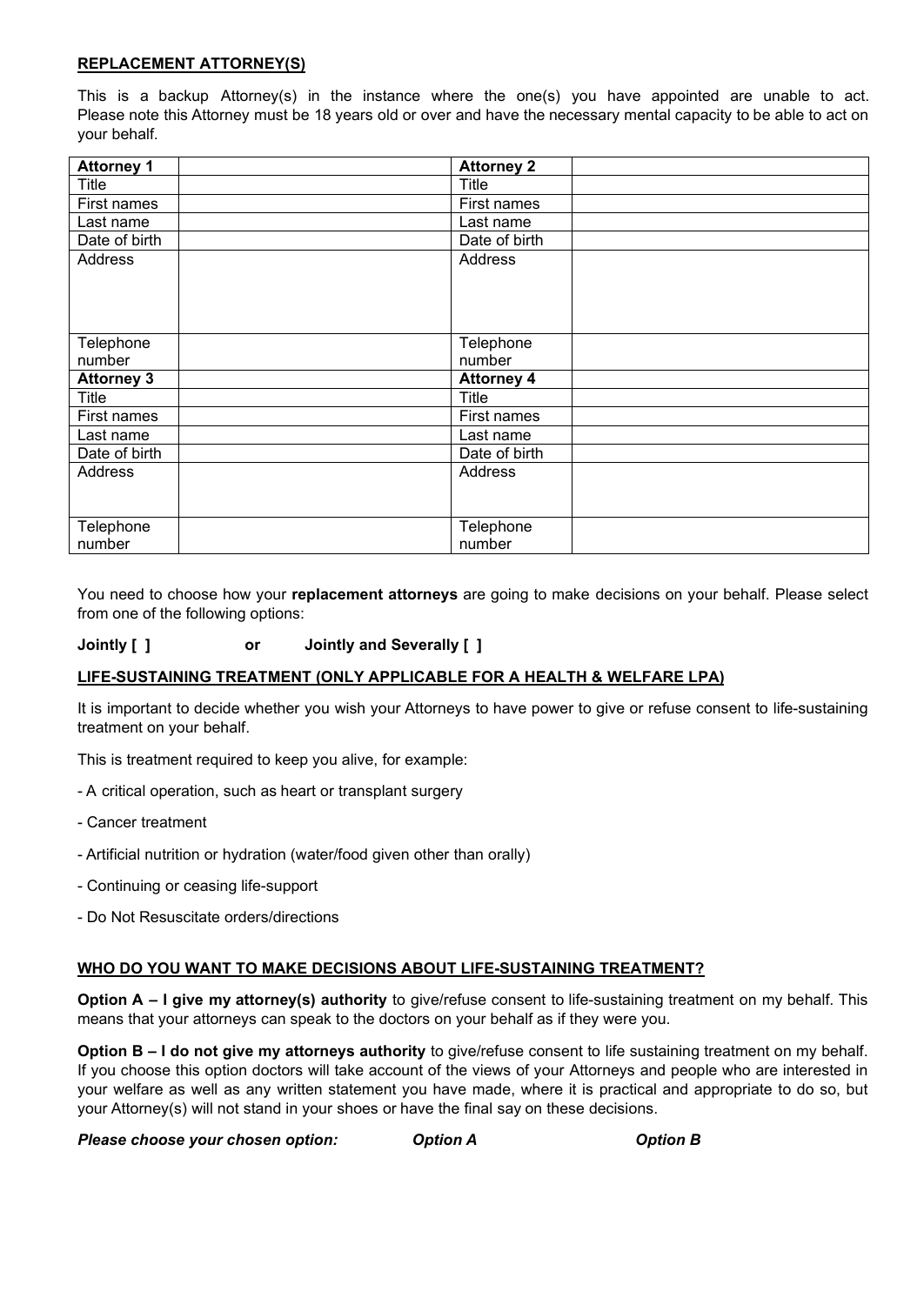#### **CERTIFICATE PROVIDER**

This is a person you need to nominate to confirm that they've discussed the LPA with you, that you understand what is involved in making an LPA and that nobody is forcing you to complete an LPA against your wishes. The 'certificate provider' should be either:

a) someone you have known personally for at least 2 years, such as a friend, neighbour, colleague or former colleague; or

b) someone with relevant professional skills, such as your GP, a healthcare professional or a solicitor.

**Note:** We are happy to act as your certificate provider and we will not charge a separate or additional fee for this. We will complete this section of the LPA as part of our work in relation to the LPA generally and within the fee quote we have provided for the work we are undertaking. Your GP may charge a fee to complete this section of your LPA.

#### **Your certificate provider cannot be**

**-one of your attorneys or replacement attorneys**

-**a member of your family or your attorney(s) family (including spouses, in-laws and step-relatives)**

**- An unmarried partner, boyfriend/girlfriend of you or one of your attorney(s)**

**- Yours or your attorney(s) business partner or yours or your attorney(s) employee**

**-an owner, manager, director or employee of a care home where you live**

| <b>Certificate provider</b> | <b>KJ Cox Solicitor:</b><br>No [ ]<br>Yes[]<br>If No, please include details below for your chosen Certificate<br><b>Provider</b> |
|-----------------------------|-----------------------------------------------------------------------------------------------------------------------------------|
|                             |                                                                                                                                   |
| Title                       |                                                                                                                                   |
| First names                 |                                                                                                                                   |
| Last name                   |                                                                                                                                   |
| Date of birth               |                                                                                                                                   |
| Address                     |                                                                                                                                   |
|                             |                                                                                                                                   |
|                             |                                                                                                                                   |
|                             |                                                                                                                                   |
|                             |                                                                                                                                   |

### **DECISION MAKING (ONLY APPLICABLE FOR A PROPERTY & FINANCIAL AFFAIRS LPA)**

**When would you like your Attorney(s) to be able to make decisions for you?** *Please choose just one:*

- **A) As soon as the LPA has been registered**: This means that while you have mental capacity your attorney(s) can still make decisions on your behalf. However, they can only do so with your consent. *This option is helpful if for example you still have your mental capacity but you are physically unable to get to the bank to withdraw money for your weekly shop. It would allow your Attorney(s) to withdraw money from your account and complete the shop for you.*
- **B) Only when I don't have mental capacity**: This means that your Attorney(s) cannot use the LPA until you have lost your mental capacity. Your attorney(s) may be asked to prove that you do not have mental capacity each time they try to use the LPA and so this restrictive step could make the process of using the LPA difficult for your Attorney(s), for example in relation to the example given above of physical impairment rather than the loss of mental capacity

**Note:** You can register your Health & Welfare LPA straight away but the attorney(s) will only be able to act on your behalf once you have lost the mental capacity to make those decisions.

### *Please circle your chosen option: Option A Option B*

### **PEOPLE TO NOTIFY WHEN THE LPA IS REGISTERED**

You can choose to inform independent third parties that you are registering an LPA. The purpose of this step is that it allows you to inform any individuals that may have concerns about the LPA (for example if you were being pushed into making an LPA)*,* so that they can raise any concerns or objections during the registration process.

When the LPA is submitted for registration, these people will be notified of that fact, which gives them the opportunity to raise any concerns. **You do not have to notify any third parties if you do not want to.**

**Note:** you cannot notify Attorneys or replacement attorneys here.

You can notify a maximum of 5 people.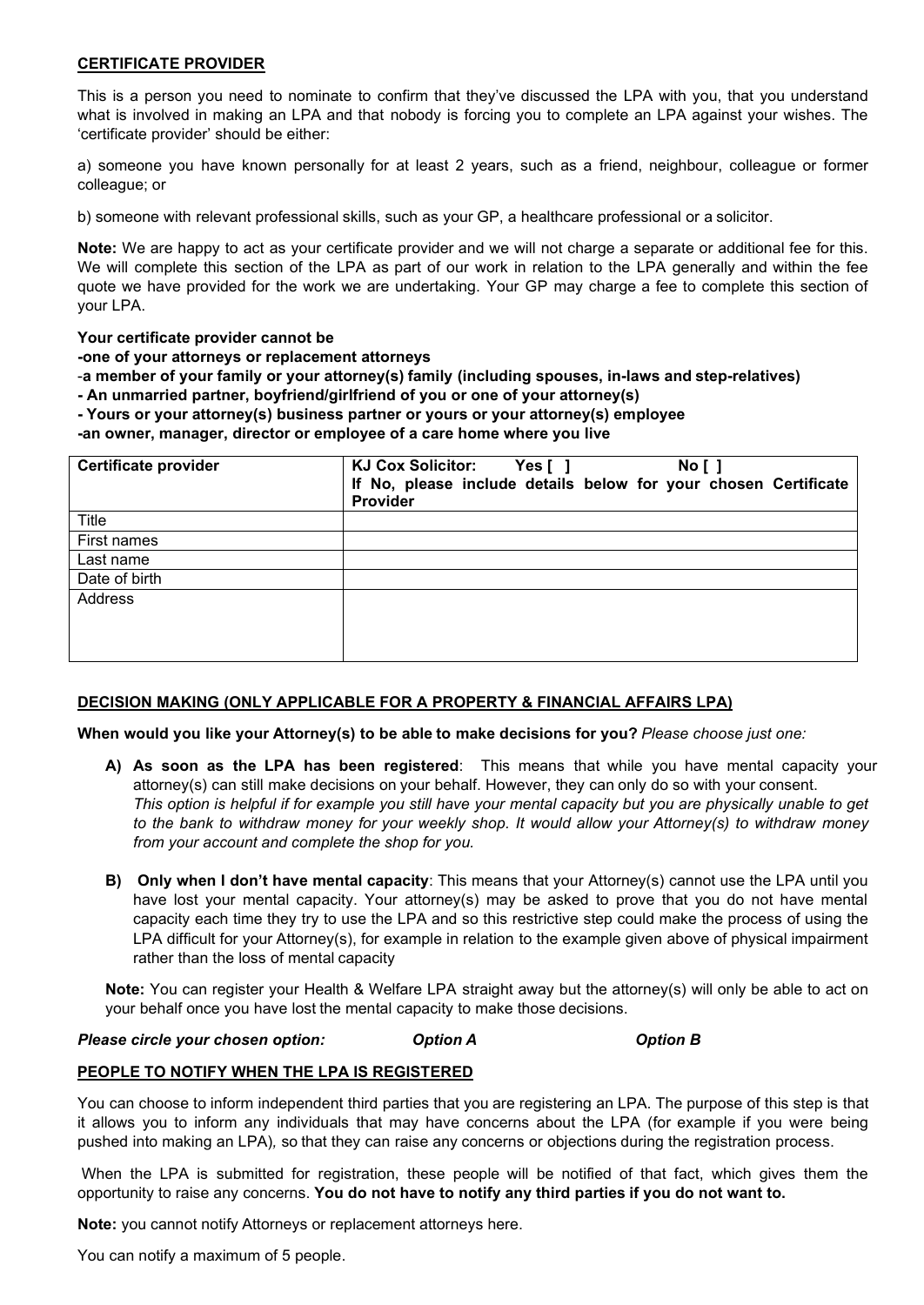| Person 1      | Person <sub>2</sub> |  |
|---------------|---------------------|--|
| Title         | <b>Title</b>        |  |
| First names   | First names         |  |
| Last name     | Last name           |  |
| Date of birth | Date of birth       |  |
| Address       | Address             |  |
|               |                     |  |
| Telephone     | Telephone           |  |
| number        | number              |  |
| Person 3      | Person 4            |  |
| Title         | <b>Title</b>        |  |
| First names   | First names         |  |
| Last name     | Last name           |  |
| Date of birth | Date of birth       |  |
| Address       | Address             |  |
|               |                     |  |
| Telephone     | Telephone           |  |
| number        | number              |  |

Please note that you are under no obligation to notify anyone, if you have any further queries regarding this part of the process please do not hesitate to contact us.

#### **PREFERENCES AND INSTRUCTIONS**

This is optional. You are able to tell your Attorney(s) how you would prefer them to make decisions or give them specific instructions which they must follow when making decisions.

Most people leave this section blank. We recommend that you are not too restrictive with your Attorneys, as the purpose of an LPA is that you appoint Attorney(s) who will put your best interests first in any event. You can always communicate any preferences or informal wishes outside of the LPA, by speaking to or writing to your Attorney(s). Where this section will be more likely to be relevant and important is if you are appointing your Doctor or Accountant as an Attorney and you are concerned that they wouldn't necessarily be as aware of your wishes as a family member would be.

**Preferences –** Your Attorney(s) don't have to follow your preferences. This is simply guidance for them to bear in mind. *E.g. "I would prefer that my Attorneys leave my bank account with NatWest alone, as I had earmarked that account to cover my funeral costs"*

**Instructions-** your attorney(s) have to follow your instructions exactly. *E.g. All decisions about my finances involving payments over £5,000 must be made jointly.*

**Note:** Any instructions that you try to include that are considered by the Office of the Public Guardian to be legally incorrect or contrary to the way in which LPAs work will be removed by the OPG before your LPA is registered. If you are unsure about whether your Instructions are likely to be struck out, please do not hesitate to ask us.

**Note: If you have investments managed by a bank and want that to continue or you want to allow your attorneys to let a bank manage your investments, you must include wording in your LPA to confer specific authority in this regard on your Attorneys, otherwise they will need to make a specific (and timeconsuming and expensive) application to the Court of Protection to be able to do this. If this issue is applicable to you, please raise it with us when we discuss and prepare your LPA(s).**

#### **HANDLING THE LPA(S) FOLLOWING REGISTRATION**

Unless you specifically instruct us to the contrary, KJ Cox will receive the registered LPA back from the Office of the Public Guardian (OPG). We will then take your instructions regarding the longer-term storage of the LPA(s). We can keep the original if you should wish and provide you with a certified copy. This way you know the original is in a safe place.

Alternatively you may wish the LPA(s) to be returned to you for safe-keeping. We will discuss this with you and take your instructions in due course